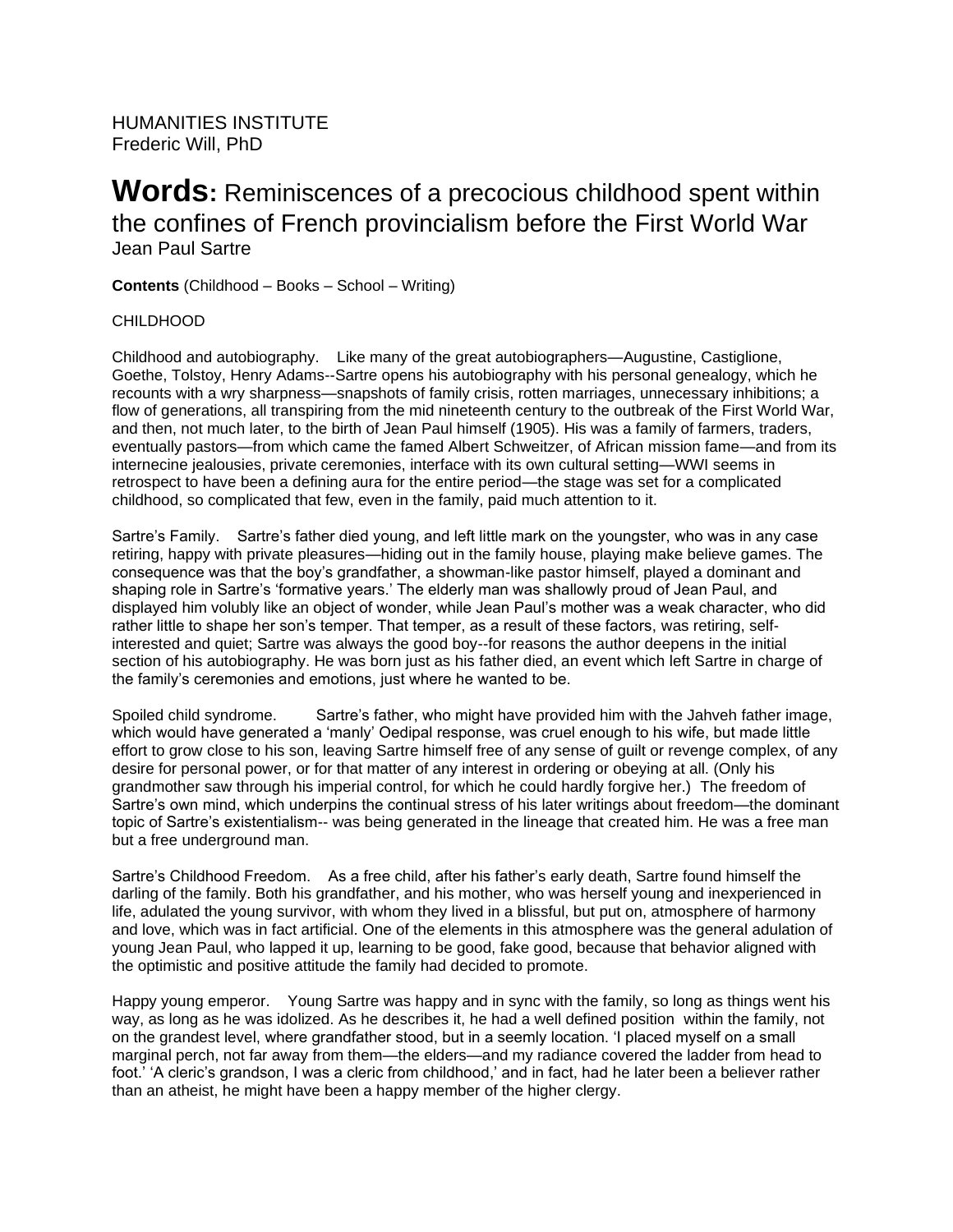## BOOKS

Grandfather's Library as Temple. Sartre's grandfather's library was the temple at which the young man worshipped, and he was never happier than watching grandfather consult his numerous texts, snatching from the shelves just the right texts and references, with unerring accuracy. The elderly patriarch had inherited the editorship of a German language Lesebuch, which imported into the family a constant concern with the process of reading, reference checking, and consultation of great literary works, to assure accuracy. Sartre was conspicuously fascinated by this family business. Sartre realized, even as an adolescent, that his life, and his death too, would pass surrounded by books.

Sartre views the future. Sartre anticipated his future from the passionate relation he developed to the appearance of texts on the shelves of his grandfather's library, texts which the youngster occasionally touched, a no no, with reverential care, and which he viewed as proud dolmens standing courageously on the heath, protectors of mankind, or which more literally he took to be personal guardians, protectors of him since his childhood, and in fact the guarantors of his whole family's prosperity.

Grandmother's reading. Sartre's grandmother, too, was an avid reader; her monthly subscription, to a popular ladies' book service, refreshed her and some female friends on the latest trends of literary soap, material which grandmother's husband snorted at. For Sartre, these tales of romance were of little interest, compared to the sequence of teen ager adventure magazine tales he was soon to discover at his local kiosk. These 'thrillers' were to remain the greatest literary joy of his life; decades after he had become a renowned 'adult author.' 'Even today,' he wrote much later, 'I would rather read 'thrillers' than Wittgenstein.' The bottom line, perhaps, is the simple fact that reading was the dominant activity of the family.

Inside Books Sartre's autobiography is a history of the mind, and it is no surprise that Sartre's mind is filled with the volumes that filled his grandparents' house, or that for Sartre the library of that house is a temple, the temple at which he worships. We track Sartre, in the present text, from the most etherial to the most material of relations to his grandfather's library. From the start of the text, he opens up to us the most adolescent stage of his relation to the letters and alphabet—the foundation mystery-codes of the huge leather bound books in the Library.

Verbal symbols. Sartre is fascinated by verbal symbols. Then he is fascinated by the people, book friends, he finds in books; the characters he imagines fully as alive, the authors—imagined as depicted on the covers of the books he is reading—'Corneille was a fat man with a gnarled red face'—and beyond the reality he ascribes to the transformed figures who constitute library texts, the entirety of a literary text seems to young Sartre, a few years older to be sure, a mirror of the world, in which the moving parts of the social whole, still a tale to the teen age Sartre, become a mirror of human existence. In a precocious fashion, by the seat of the pants in his own home, Sartre has found his way into the world of literature where mankind, as Terence observes to Sartre's delight, is one and single, and where 'humani nil a me alienum puto,' 'I consider nothing human foreign to me,' is the most common assertion of intelligence.

## **SCHOOL**

.

Misfit. Sartre has been concerned, to this point, with his first six (or so) years, but the artificial paradise in which he has been immersed, in the privileged, coddled, book-centered world ruled over my Grandfather Schweitzer, is soon to be overturned, and by the same grandfather who fostered the book artifice of Sartre's early years. As often, grandfather was too impulsive; he rushed to enroll his grandson, whom he introduced to all as a prodigy. In a series of small private schools. Unfortunately the school experiment went badly, for among other problems, Jean Paul was 'an infant prodigy who could not spell,' as well as a snob, who hardly mixed with his fellow students, and felt (even when unjustifiably), superior to them.

Outsider. Between the ages of six and ten Jean-Paul attended several small private schools, at which he had. for teachers, one old man, and two old maids, none of whom fitted closely to the personality of the youngster whose hothouse educational background hardly fitted him out for the first stages of formal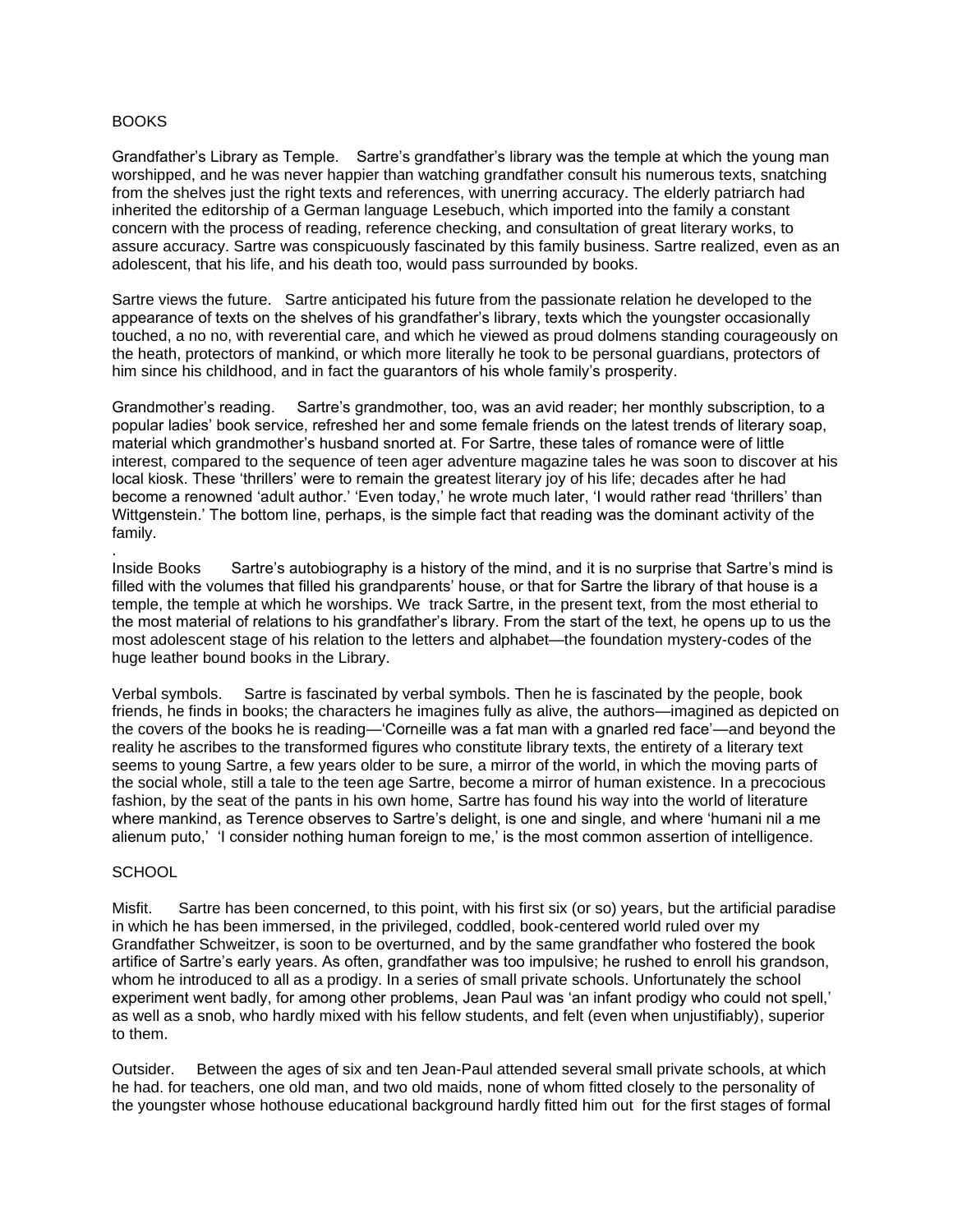education. The universal experience of primary school shock was to teach Sartre just how deeply he was an outsider to the social world. 'I am an impostor,' he said, finding out that the imaginative book world, in which he had long figured as the second most potent figure, lodged on a lofty perch just short of Grandfather Schweitzer's altitude, was no longer the air he breathed. He was in the rude public world, and he began to feel that he had no 'sympathy' for it, that he was 'a stranger to the needs of the human race.'

Note on development. Sartre is a master of analyzing the rapid succession of self-images that characteristically mark the rapid development of the youngster during his/her first ten years. He goes for that universally human process of growth, which is the theme of the classic Bildungsroman (Hesse's Siddartha; Fromentin's Dominique; Salinger's The Catcher in the Rye) as well as of many great autobiographies.

Critic. In the second half of his first decade, exposed to the world of school, Sartre is increasingly convinced that the adults in his school life were play acting with him, that in fact he was himself not real, but 'bogus,' like extra material that was left over from the making of a coat. This form of paranoia, not unjustified by the situation on the ground, made him envy such figures as his grandfather's partner M. Simonton, who when not present 'was always missed,' was noted as lacking. Sartre begins to note that he himself was never the one lacking, that in fact he was a non-person, the unnoticed one. This awareness is most keenly felt when Sartre is excluded from games; not chosen to play on a team, and treated by the neighboring boys, as though he didn't exist. Sartre's mature existentialism will rely heavily on this insight into the potential non-existence of the self.

Body as impediment. Sartre, never a robust child, increasingly subject to illness, from childhood on considered himself ugly. He knew he was short (not quite a dwarf) while at the same time he felt he was viewed as girlish—a charge his grandfather loathed—with the result that he had no benefit of a benign visual self-image to fortify his sense that he was a full person. 'Breathing, digesting, defecating listlessly, I went on living because I had begun to live.' He had no appetite.,

Sartre's Summary. Near the end of the discussions of the rude world of school, bullying boys, and the nightmares to which he became increasingly subject, Sartre expatiates on the dread of death, which from the age of five had assailed him in tangible and terrifying forms. (Sartre unflinchingly depicts the stages of the universal human condition, as he lived them, but he leaves his own stamp on the process, that of a unique young 'delicate child.") 'I felt superfluous, so I had to disappear. I was a sickly bloom under constant sentence of extinction.' It is in this period of this ten year old's self-examination, written of course by a midlife author, Sartre himself, that Sartre reaches the nadir of his dreams of adventure and his fascination with the mystery of books. He even admits to having had (passingly) serious need of both a father and a father god.

## WRITING

## Unity of text development

Part II of Sartre's autography is devoted to writing, as well as to the school environment of his teens—with of course many moments of preoccupation with his older self, from which he peers in and out onto his youth.

Youthful writing. It needs noting, from the start, that Sartre's earliest years phase directly into his teen age behavior and sensibility. The young man is deeply under the influence of grandfather Schweizer, fascinated by the world of books and seduced by the idea of writing at his small and precious writing desk, as well as by the profuse praises he received from this mother and grandfather for his early writing, games, and play novels. His grandfather has already discovered, on the youngster's skull, a 'literary bump,' which will indicate his professional inclination. It is no surprise, then, that writing turns out to be the central formative act of young Sartre's teen years.